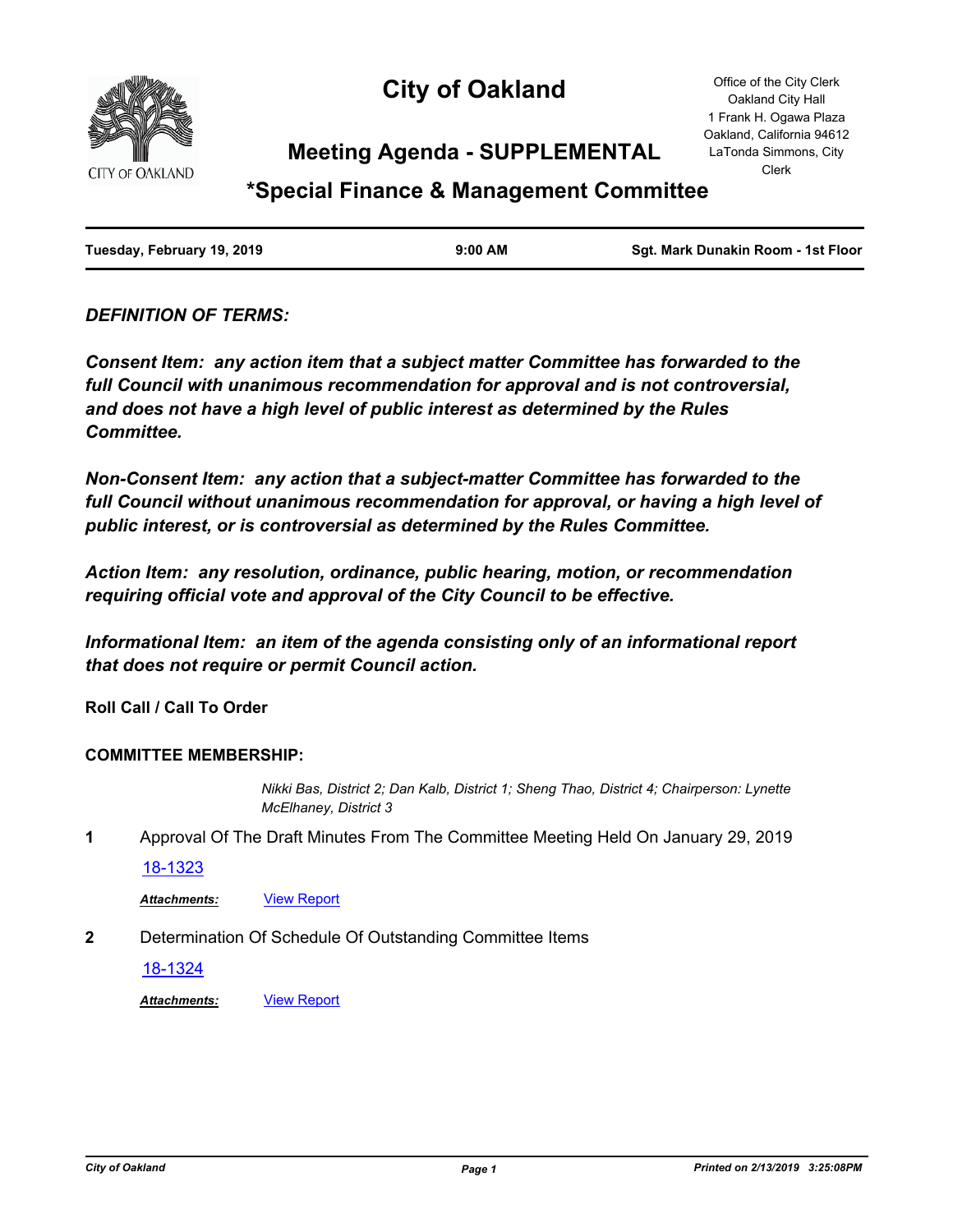Subject: Quarter Revenue & Expenditure Report From: Finance Department Recommendation: Receive An Informational Report On Fiscal Year (FY) 2018-19 Second Quarter Revenue And Expenditure Results And Year-End Summaries For The General Purpose Fund (GPF, 1010) And Selected Funds; And General Purpose Fund (GPF, 1010) Carryforward For FY 2018-19; And Overtime Analysis For The General Purpose Fund (GPF, 1010) And All Funds **3** [18-1325](http://oakland.legistar.com/gateway.aspx?m=l&id=/matter.aspx?key=29751)

*Attachments:* [View Report](http://oakland.legistar.com/gateway.aspx?M=F&ID=678ed753-e311-4cbb-af33-e4b8886c6f21.pdf)

Subject: Quarterly Report On Public Safety Overtime From: Finance Department Recommendation: Receive This Quarterly Report From The Oakland Police Department (OPD) That Includes Information On Overtime Policies, Procedures, And Controls **4** [18-1381](http://oakland.legistar.com/gateway.aspx?m=l&id=/matter.aspx?key=29807)

*Attachments:* [View Report](http://oakland.legistar.com/gateway.aspx?M=F&ID=da09938a-e6f2-46a7-b727-b527771ce1d1.pdf)

Subject: Cash Management Report From: Finance Department Recommendation: Receive The Cash Management Report For The Quarter Ended December 31, 2018 **5** [18-1327](http://oakland.legistar.com/gateway.aspx?m=l&id=/matter.aspx?key=29753)

Attachments: **[View Report](http://oakland.legistar.com/gateway.aspx?M=F&ID=165d5990-62eb-455e-8426-56902562f06c.pdf)** 

Subject: Measure Z - Public Safety And Services Violence Prevention Act Audit Report From: Finance Department Recommendation: Receive The Measure Z - Public Safety And Services Violence Prevention Act Of 2014 Audit Report For The Year Ended June 30, 2018 **6** [18-1339](http://oakland.legistar.com/gateway.aspx?m=l&id=/matter.aspx?key=29765)

*Attachments:* [View Report](http://oakland.legistar.com/gateway.aspx?M=F&ID=e8b198ad-4eaa-4b0f-841b-36523d12eae5.pdf)

*Legislative History* 

1/31/19 \*Rules & Legislation **Committee** 

Scheduled to the \*Special Finance & Management Committee

Subject: Measure C - Oakland Hotel Tax Audit Report For FY2017-18 From: Finance Department Recommendation: Receive The Measure C - Oakland Hotel Tax Audit And Program Status Report For The Year Ended June 30, 2018 **7** [18-1340](http://oakland.legistar.com/gateway.aspx?m=l&id=/matter.aspx?key=29766)

*Attachments:* [View Report](http://oakland.legistar.com/gateway.aspx?M=F&ID=d99eec42-dfea-4c12-978d-cc8e1d643a03.pdf)

#### *Legislative History*

1/31/19 \*Rules & Legislation **Committee** 

Scheduled to the \*Special Finance & Management Committee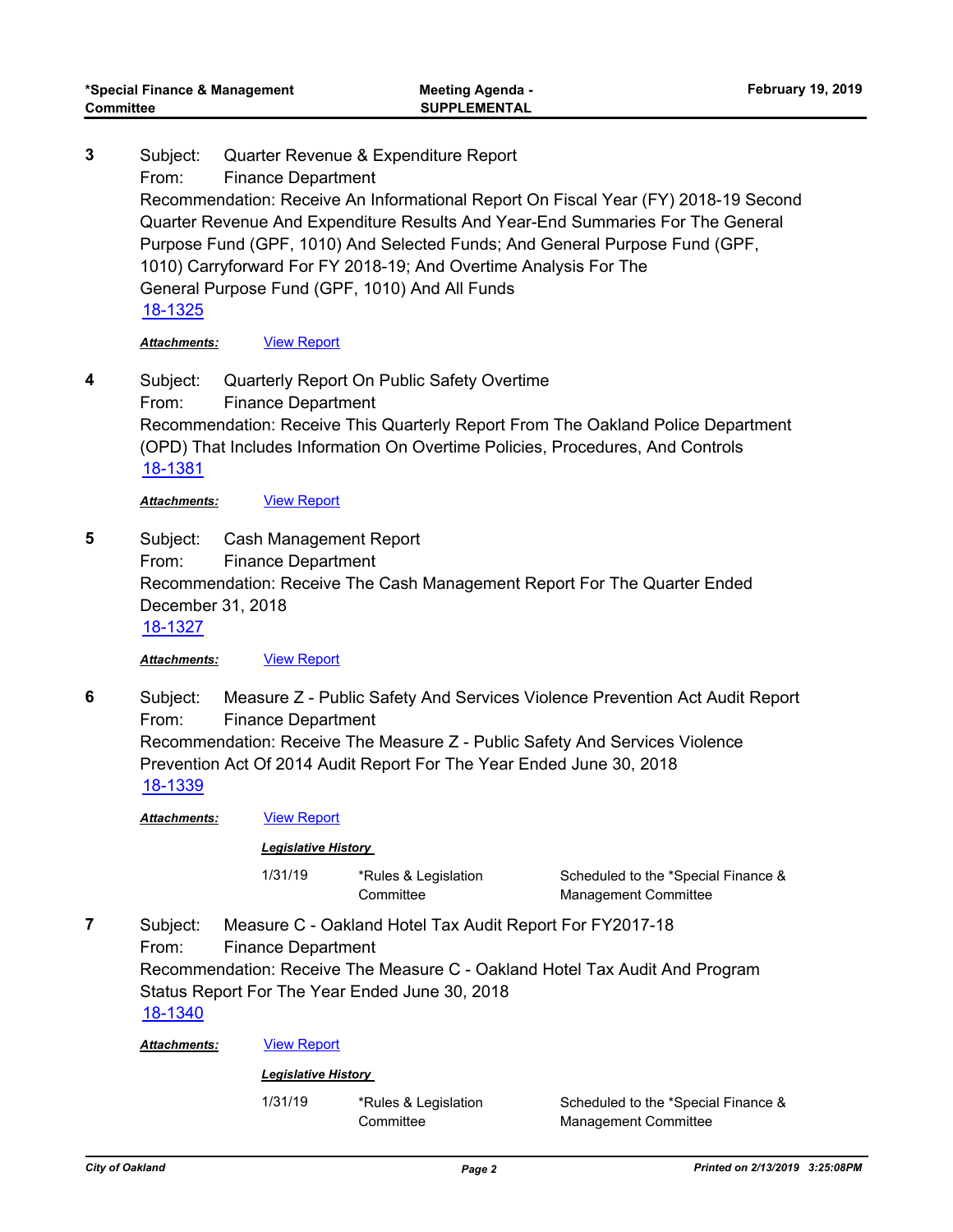Subject: Electrical Equipment And Supplies Contract From: Finance Department Recommendation: Adopt A Resolution Authorizing The City Administrator To Award A Contract To Francisco Electric Supply, A Corporation, The Lowest Responsive And Responsible Bidder, A Small Local Business Enterprise To Provide Street Light Traffic Signal Standards And Accessories In The Annual Amount Not To Exceed One Million, Seven Hundred Ninety-Seven Thousand Eight Hundred Nineteen Dollars And Nine Cents (\$1,797,819.09) For The Period Of March 4, 2019 To March 3, 2020 In Accordance With The Terms And Conditions In Specification 19-285-00/RFQ 130425 **8** [18-1347](http://oakland.legistar.com/gateway.aspx?m=l&id=/matter.aspx?key=29773)

#### *Attachments:* [View Report](http://oakland.legistar.com/gateway.aspx?M=F&ID=d3858d0a-7455-4292-b0cd-607d5651d69e.pdf)

#### *Legislative History*

| 1/31/19 | *Rules & Legislation<br>Committee                                                                                                          | Scheduled to the *Special Finance &<br><b>Management Committee</b> |
|---------|--------------------------------------------------------------------------------------------------------------------------------------------|--------------------------------------------------------------------|
| 2/7/19  | *Rules & Legislation<br>Committee<br>A title change was read into record at the February 7, 2019 Rules and<br><b>Legislation Committee</b> | No Action Taken                                                    |

Subject: Salary Ordinance Amendment for Various Classifications From: Human Resources Management Department Recommendation: Adopt The Following Pieces Of Legislation; **9**

1) A Resolution Recommending To The Civil Service Board The Exemption Of The Classification Of Manager, Real Property Asset From The Operation Of Civil Service; And [18-1344](http://oakland.legistar.com/gateway.aspx?m=l&id=/matter.aspx?key=29770)

#### *Attachments:* [View Report](http://oakland.legistar.com/gateway.aspx?M=F&ID=8ac3842e-25a3-4855-96c8-63f98f010127.pdf)

#### *Legislative History*

1/31/19 \*Rules & Legislation **Committee** 

Scheduled to the \*Special Finance & Management Committee

2) A Resolution Recommending To The Civil Service Board The Exemption Of The Classification Of Manager, Housing Development From The Operation Of Civil Service; And

[18-1345](http://oakland.legistar.com/gateway.aspx?m=l&id=/matter.aspx?key=29771)

#### *Attachments:* [View Report](http://oakland.legistar.com/gateway.aspx?M=F&ID=a7e7f62f-c3ad-4a22-848d-cc056e88660e.pdf)

#### *Legislative History*

1/31/19 \*Rules & Legislation **Committee** 

Scheduled to the \*Special Finance & Management Committee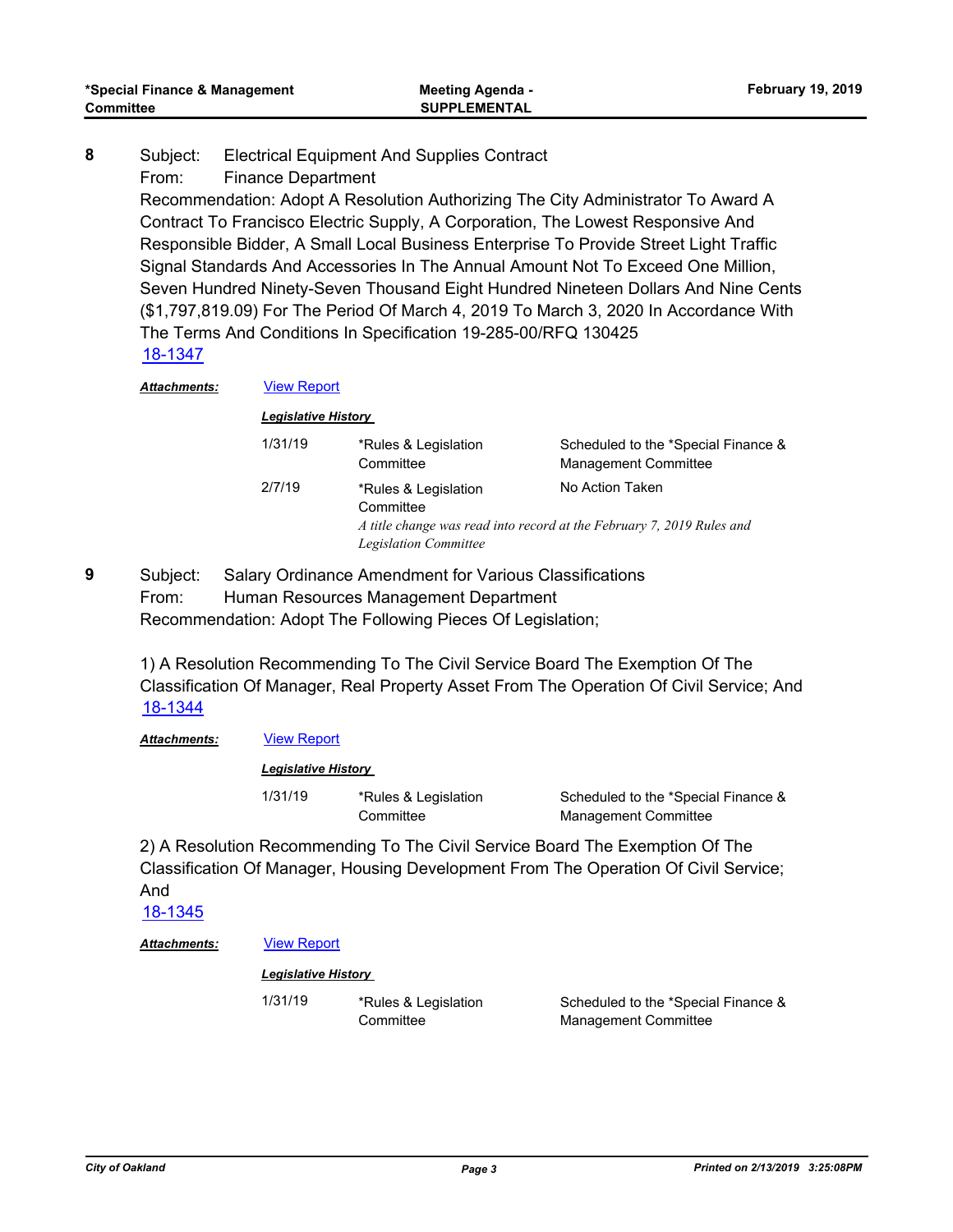3) An Ordinance Amending The Salary Schedule Of Ordinance No. 12187 C.M.S. ("Salary Ordinance") To Add The Full-Time Classification Of Inspector General; To Add The Part-Time Equivalent Classification Of US&R Warehouse & Logistics Specialist, PT; To Amend The Title Of Deputy Director, Public Ethics Commission To Enforcement Chief, Public Ethics Commission; And To Amend The Title Of Real Estate Services Manager To Manager, Real Property Asset And Amend The Representation Unit From UM2 To UM1 [18-1346](http://oakland.legistar.com/gateway.aspx?m=l&id=/matter.aspx?key=29772)

*Attachments:* [View Report](http://oakland.legistar.com/gateway.aspx?M=F&ID=6c0759f9-dc61-45fc-a1ce-837b718ed5c3.pdf)

#### *Legislative History*

1/31/19 \*Rules & Legislation **Committee** 

Scheduled to the \*Special Finance & Management Committee

Subject: OPEB Funding Policy From: Finance Department Recommendation: Adopt A Resolution Adopting The Other Post-Employment Benefits Funding Policy Of The City Of Oakland **10** [18-1277](http://oakland.legistar.com/gateway.aspx?m=l&id=/matter.aspx?key=29703)

| Attachments: | <b>View Report</b>         |                                                                                           |                                                                    |  |
|--------------|----------------------------|-------------------------------------------------------------------------------------------|--------------------------------------------------------------------|--|
|              |                            | <b>View Report - Attachment A</b>                                                         |                                                                    |  |
|              |                            | View Report - Attachment B                                                                |                                                                    |  |
|              |                            | View Supplemental Report - Letter 2/8/19<br>View Supplemental Report - 2/8/19             |                                                                    |  |
|              |                            |                                                                                           |                                                                    |  |
|              | <b>Legislative History</b> |                                                                                           |                                                                    |  |
|              | 1/17/19                    | *Rules & Legislation<br>Committee                                                         | Scheduled to the *Special Finance &<br><b>Management Committee</b> |  |
|              | 1/29/19                    | *Special Finance &<br><b>Management Committee</b><br>There were 11 speakers on this item. | Continued to the *Special Finance &<br><b>Management Committee</b> |  |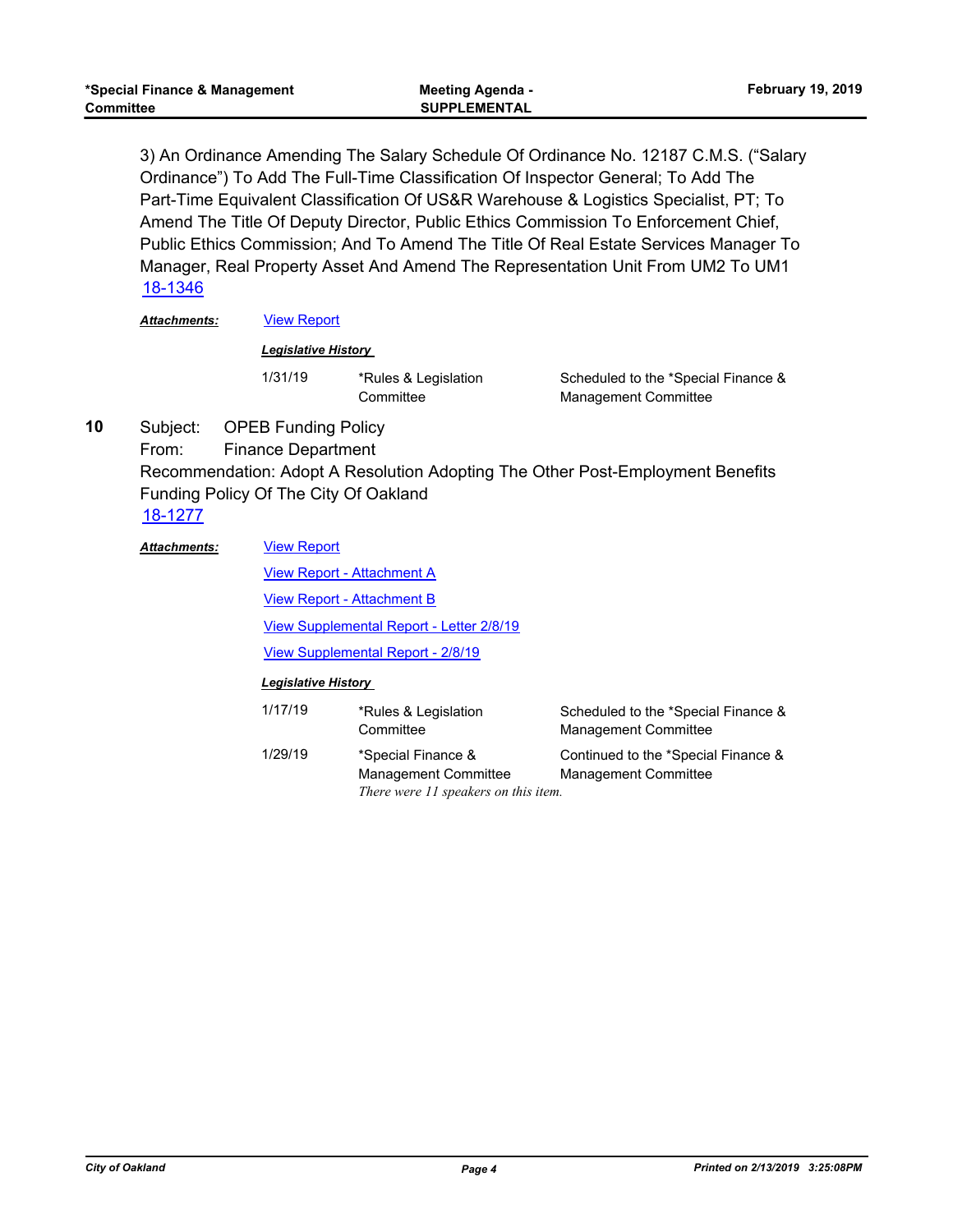#### Subject: Authorization To Examine Sales And Use Tax Records From: Finance Department **11**

Recommendation: Adopt A Resolution Amending Resolution No. 85476 C.M.S. And Authorizing The City Administrator To Update And Expand The List Of Designated City Officials Authorized To Examine Sales And Use Tax Records For The City Of Oakland From The State Board Of Equalization Pursuant To California Revenue And Taxation Code Section 7056(B) To: (1) Include The City Administrator, Assistant City Administrator, Finance Director, Revenue And Tax Administrator, Assistant Revenue And Tax Administrator, Revenue Operations Supervisor, Budget Administrator, Assistant Budget Administrator, Finance Manager, Principal Budget Analyst, Director Of Economic And Workforce Development, Deputy Director Economic And Workforce Development, Urban Economic Analyst III, Principal Revenue Analyst, Principal Financial Analyst, Revenue Analyst, Account Clerk II Assigned To The Revenue Bureau, Tax Auditor II, Tax Auditor III, Accountant Ii Assigned To The Revenue Bureau, Tax Enforcement Officer II, Collections Officer, Revenue Assistant, City Attorney, Chief Assistant City Attorney, Deputy City Attorney V, Deputy City Attorney IV, Deputy City Attorney III, Special Counsel And Consultant Hinderliter De Llamas And Associates; And (2) Remove Budget Director, City Administrator Analyst, And Tax Representative II [18-1348](http://oakland.legistar.com/gateway.aspx?m=l&id=/matter.aspx?key=29774)

*Attachments:* [View Report](http://oakland.legistar.com/gateway.aspx?M=F&ID=ff3770a2-5798-4ee5-9cc2-efff22c5bad5.pdf)

#### *Legislative History*

1/31/19 \*Rules & Legislation **Committee** Scheduled to the \*Special Finance & Management Committee *There was a title change read into record*

**Open Forum (TOTAL TIME AVAILABLE: 15 MINUTES)**

#### **Adjournment**

**\* In the event of a quorum of the City Council participates on this Committee, the meeting is noticed as a Special Meeting of the City Council; however no final City Council action can be taken.**